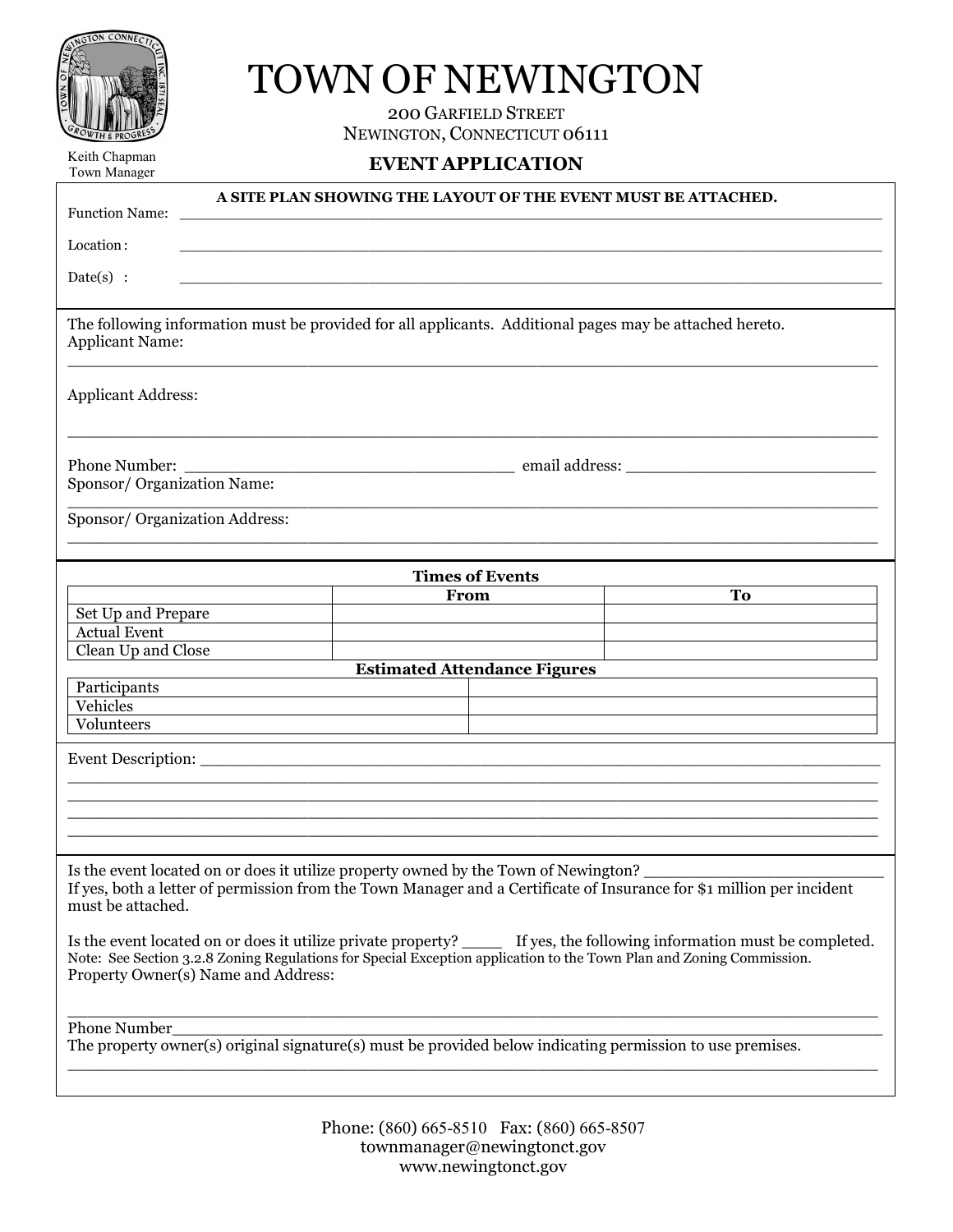#### **Special Features**

Will the event include any of the following?  $\Box$  Yes  $\Box$  No If yes, the event features may require an inspection and/ or special permit from the Building, Fire and/ or Health Departments.

| <b>SPECIAL FEATURE</b>            | <b>YES</b> | N <sub>O</sub> |
|-----------------------------------|------------|----------------|
| Tents/Canopies                    |            |                |
| Open Flame/Cooking                |            |                |
| Fireworks                         |            |                |
| Temporary Fencing/Structures      |            |                |
| PortaPotties/Waste Control        |            |                |
| Food/Beverage Service             |            |                |
| Electrical Services/ Generators   |            |                |
| Carnival/ Amusement Rides         |            |                |
| Inflatables                       |            |                |
| <b>Street Closure</b>             |            |                |
| Sidewalk Closure                  |            |                |
| <b>Public Parking Lot Closure</b> |            |                |

## **ALCOHOL**

Will there be alcohol at the event?  $\Box$  Yes  $\Box$  No **PLEASE NOTE THAT ALCOHOL IS PROHIBITED ON SOME** *TOWN OWNED PROPERTY.*

 $Type(s)$  of alcohol

Will the alcohol be given away?  $\Box$  Yes  $\Box$  No

Will attendees be permitted to bring their own alcohol?  $\Box$  Yes  $\Box$  No

Has a liquor license been obtained?  $\Box$  Yes  $\Box$  No A copy of the license must be attached.

## **INSURANCE REQUIREMENTS**

A Certificate of Insurance naming the Town of Newington as an additional insured MUST BE ON FILE with the Director of Administrative Services at least ten (10) days prior to the actual event. Insurance is to be in limits of not less than \$1 million combined single limit personal injury and property damage covering owned and non-owned auto liability, premise liability and comprehensive general including product liability where indicated. If liquor is served, an additional \$2 million liquor liability policy is required naming the Town as additional insured. A separate Certificate of Insurance for \$1 million is required from all carnival and amusement companies. Copies of all Certificates of Insurance required must be provided and must show the name of the event and dates of the coverage prior to the issuance of the event permit. For more information on insurance requirements, please contact Mr. Jeff Baron, Director of Administrative Services, at (860) 665-8510. All companies must be licensed or authorized to conduct business in Connecticut.

#### **CERTIFICATION**

I hereby certify that the statements made in this application are true and complete to the best of my knowledge, and that I am authorized to execute this application. Intentional omissions or falsification of information is sufficient grounds for denial of the application and subsequent revocation of the permit. I understand that all transactions in the course of the event are subject to any applicable sales tax. All event participants shall comply with sales tax regulations. I agree to indemnify the Town of Newington and its respective officers, agents, and employees from any and all losses, claims, liabilities, damages, costs, and expenses, including reasonable attorney's fees and court costs, resulting from the conduct of the applicant, sponsor or promoter, their employees or agents, with regard to the event applied for.

 $\Box$ 

Signature of Authorized Agent of Applicant Print Name Here

Date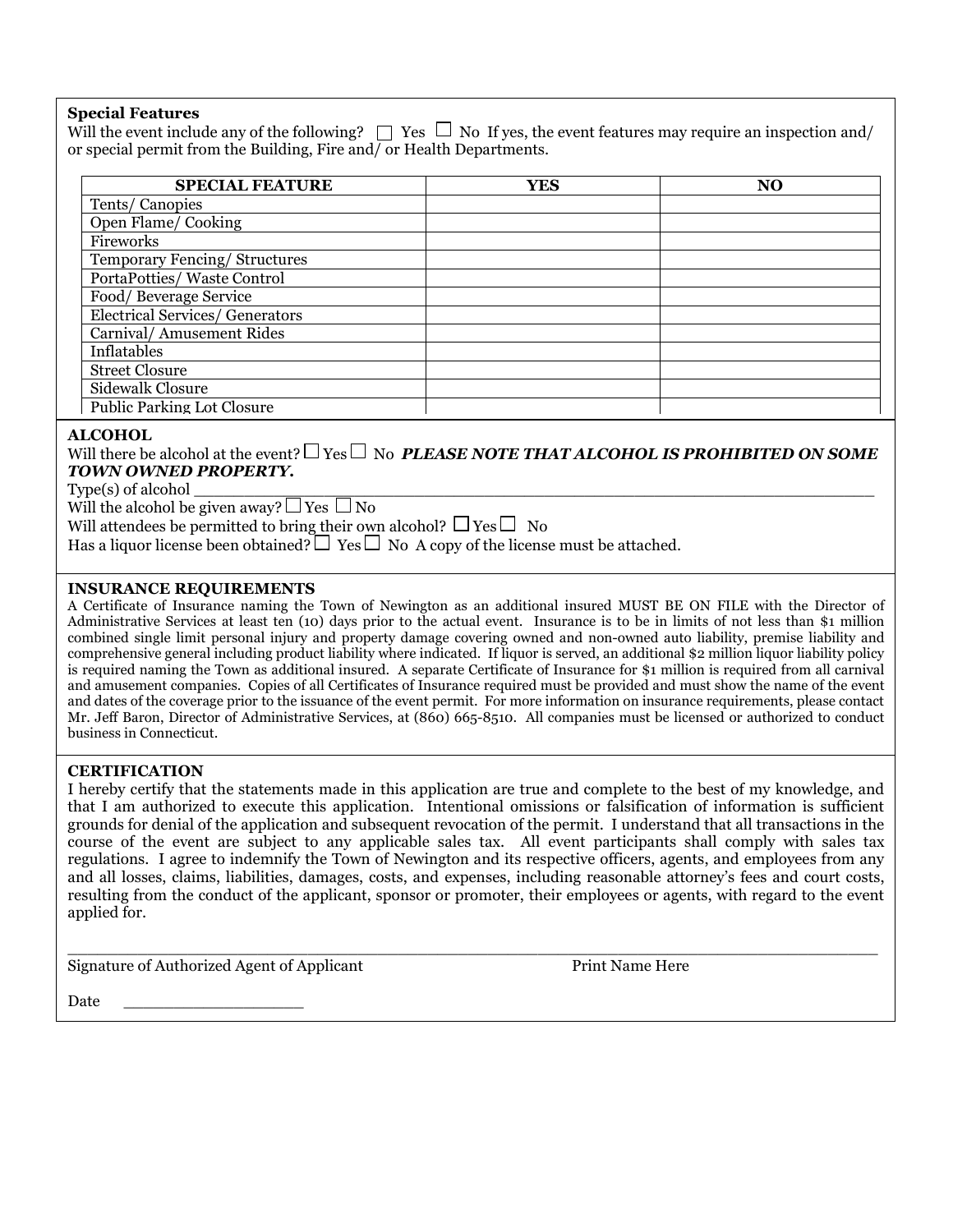# **TOWN STAFF REVIEW**

The Applicant must contact the following Town Staff to process and execute the application.

| <b>OFFICIAL</b>                                                     | <b>COMMENTS</b> | <b>GRANTED/</b><br><b>DENIED</b> | <b>SIGNATURE</b> |
|---------------------------------------------------------------------|-----------------|----------------------------------|------------------|
| <b>Building Official</b><br>$(860)$ $665 - 8580$                    |                 |                                  |                  |
| Parks and Recreation<br>Superintendent<br>$(860) 665 - 8666$        |                 |                                  |                  |
| <b>Police Chief</b><br>$(860)$ 594-6201                             |                 |                                  |                  |
| <b>Public Health</b><br>Coordinator/Inspector<br>$(860) 665 - 8588$ |                 |                                  |                  |
| Lucy Robbins Welles<br>Library<br>$(860) 665 - 873$                 |                 |                                  |                  |
| Senior and Disabled<br>Center<br>$(860) 665 - 8778$                 |                 |                                  |                  |
| <b>Fire Marshal</b><br>$(860) 667 - 5910$                           |                 |                                  |                  |
| <b>Facilities</b><br>$(860) 665 - 8579$                             |                 |                                  |                  |
| Town Manager (§14-2)<br>$(860) 665 - 8510$                          |                 |                                  |                  |
| Zoning Compliance<br>Officer (last to sign)<br>$(860) 665 - 8575$   |                 |                                  |                  |

Please send final copy to Town Manager's office for record retention. Thank you.